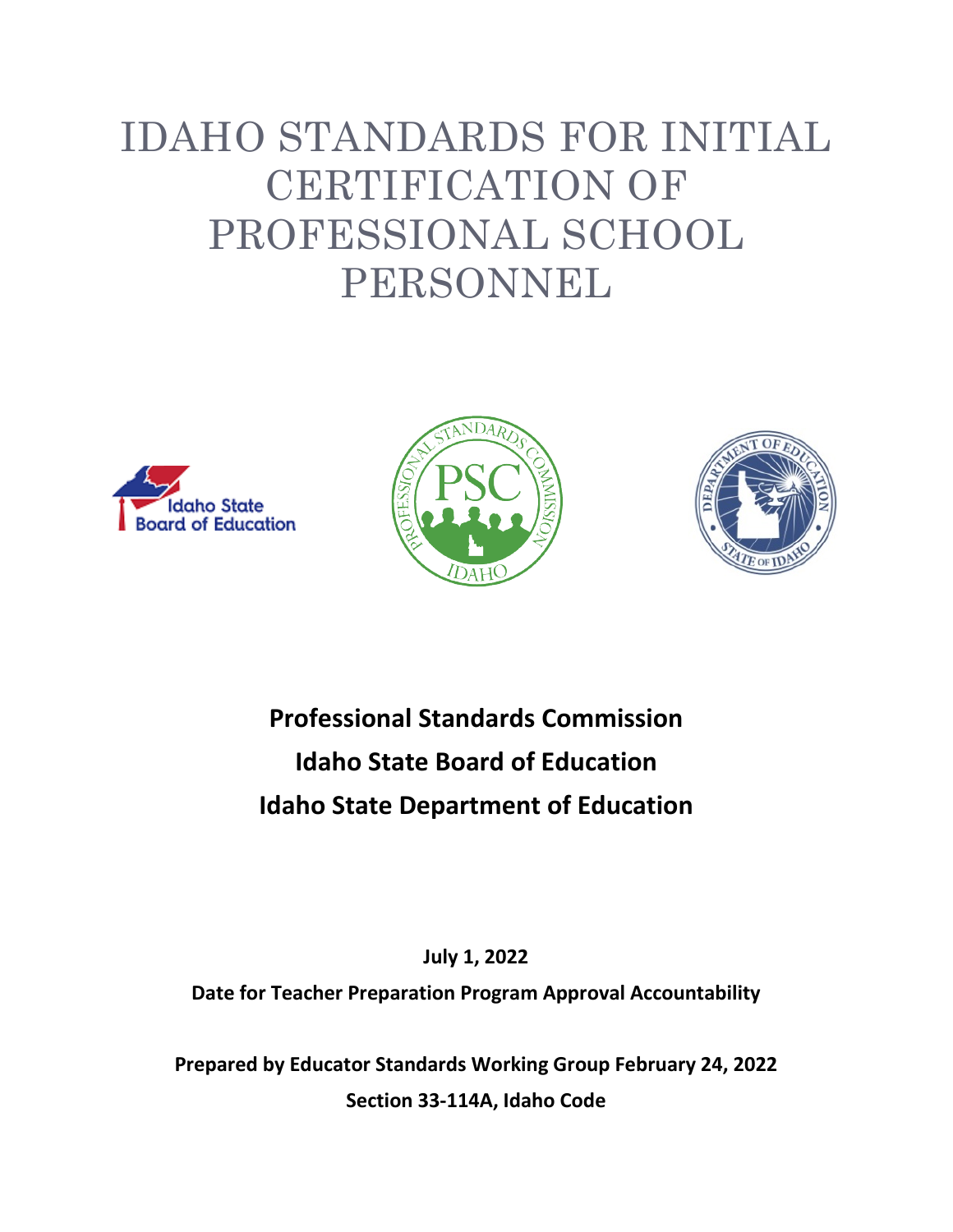## TABLE OF CONTENTS

| Idaho Standards for Blended Early Childhood Education/Early Childhood Special Education |  |
|-----------------------------------------------------------------------------------------|--|
|                                                                                         |  |
|                                                                                         |  |
|                                                                                         |  |
|                                                                                         |  |
|                                                                                         |  |
|                                                                                         |  |
|                                                                                         |  |
|                                                                                         |  |
|                                                                                         |  |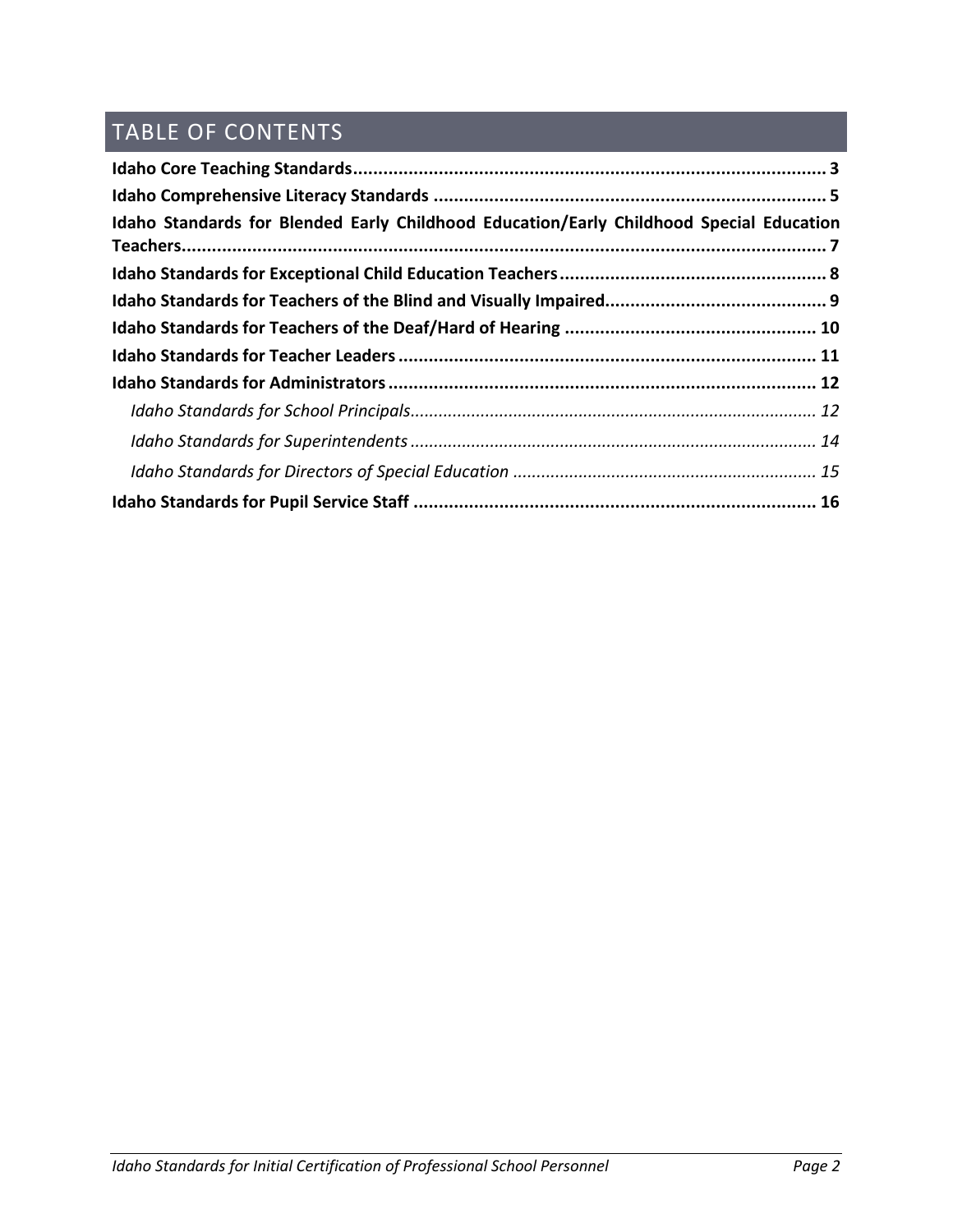### <span id="page-2-0"></span>IDAHO CORE TEACHING STANDARDS

All teacher candidates are expected to meet the Idaho Core Teaching Standards and any standards specific to their discipline area(s).

In accordance with Section 33-1207A, Idaho Code, reviews of already approved nonpublic teacher preparation programs shall be limited to substantive alignment with the knowledge implied or stated in each of the Idaho Core Teaching Standards.

#### **EXAMPLE**

Standard 2: Learning Differences. The teacher candidate uses understanding of individual differences and diverse cultures and communities to ensure inclusive learning environments that enable each learner to meet high standards.

The nonpublic teacher preparation program review of Standard 2 shall be limited to verification that the candidate **knows how** they can use their understanding of individual differences and diverse cultures to ensure inclusive learning environments that enable each learner to meet high standards.

#### **The Learner and Learning**

**Standard 1: Learner Development.** The teacher candidate understands how learners grow and develop, recognizing that patterns of learning and development vary individually within and across the cognitive, linguistic, social, emotional, and physical areas, and designs and implements developmentally appropriate and challenging learning experiences.

**Standard 2: Learning Differences.** The teacher candidate uses understanding of individual differences and diverse cultures and communities to ensure inclusive learning environments that enable each learner to meet high standards.

**Standard 3: Learning Environments.** The teacher candidate works with others to create environments that support individual and collaborative learning, and that encourage positive social interaction, active engagement in learning, and self-motivation.

#### **Content**

**Standard 4: Content Knowledge.** The teacher candidate understands the central concepts, tools of inquiry, and structures of the discipline(s) he or she teaches and creates learning experiences that make the discipline accessible and meaningful for learners to assure mastery of the content.

**Standard 5: Application of Content.** The teacher candidate understands how to connect concepts and use differing perspectives to engage learners in critical thinking, creativity, and collaborative problem solving related to authentic local and global issues.

#### **Instructional Practice**

**Standard 6: Assessment.** The teacher candidate understands and uses multiple methods of assessment to engage learners in their own growth, to monitor learner progress, and to guide the teacher's and learner's decision making.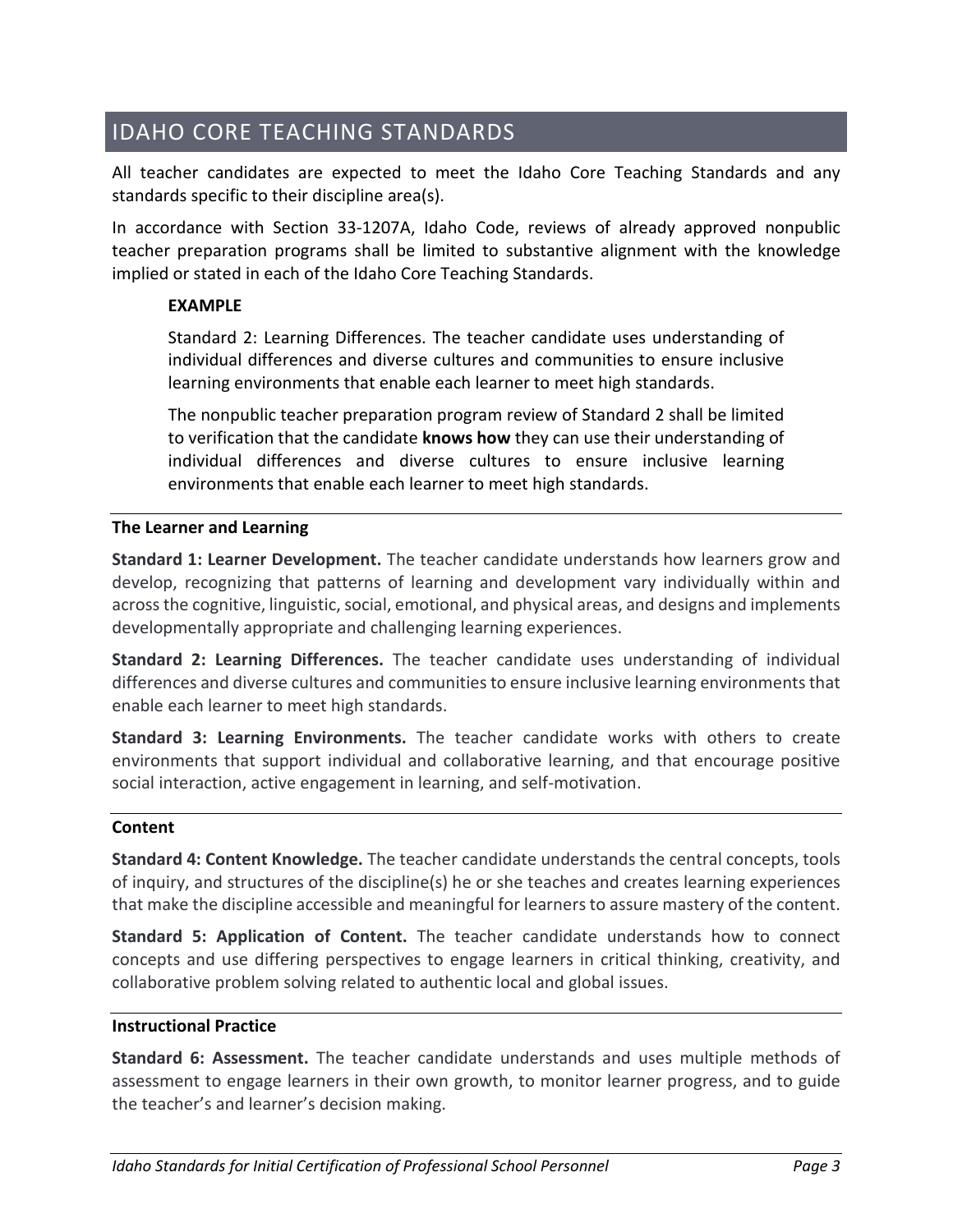**Standard 7: Planning for Instruction.** The teacher candidate plans instruction that supports every student in meeting rigorous learning goals by drawing upon knowledge of content areas, curriculum, cross- disciplinary skills, and pedagogy, as well as knowledge of learners and the community context.

**Standard 8: Instructional Strategies**. The teacher candidate understands and uses a variety of instructional strategies to encourage learners to develop deep understanding of content areas and their connections, and to build skills to apply knowledge in meaningful ways.

#### **Professional Responsibility**

**Standard 9: Professional Learning and Ethical Practice.** The teacher candidate engages in ongoing professional learning and uses evidence to continually evaluate his/her practice, particularly the effects of his/her choices and actions on others (learners, families, other professionals, and the community), and adapts practice to meet the needs of each learner.

**Standard 10: Leadership and Collaboration.** The teacher candidate seeks appropriate leadership roles and opportunities to take responsibility for student learning, to collaborate with learners, families, colleagues, other school professionals, and community members to ensure learner growth, and to advance the profession.

#### **State Specific Standards**

**Standard 11: American Indian Tribes in Idaho\*.** The teacher candidate should be able to distinguish between each of the federally recognized tribes with respect to the retention of their ancestral lands in Idaho: Coeur d'Alene Tribe, Kootenai Tribe of Idaho, Nez Perce Tribe, Shoshone-Bannock Tribes, and the Shoshone-Paiute Tribes. Teacher candidates build capacity in learners to utilize the assets that each learner brings to the learning community based on their backgrounds and experiences.

*\*The federal, state, local, and tribal governments of Idaho recognize the unique inherent selfdetermination of each tribe. The self-determination of each tribe recognizes Indigenous peoples as peoples, rather than populations or national minorities. The tribes are separate and distinct from each other.* 

**Standard 12: Code of Ethics for Idaho Professional Educators.** The teacher candidate understands the Code of Ethics for Idaho Professional Educators and its place in supporting the integrity of the profession.

**Standard 13: Digital Technology and Online Learning.** The teacher candidate knows how to use digital technology to create lessons and facilitate instruction and assessment in face-to-face, blended, and online learning environments to engage students and enhance learning.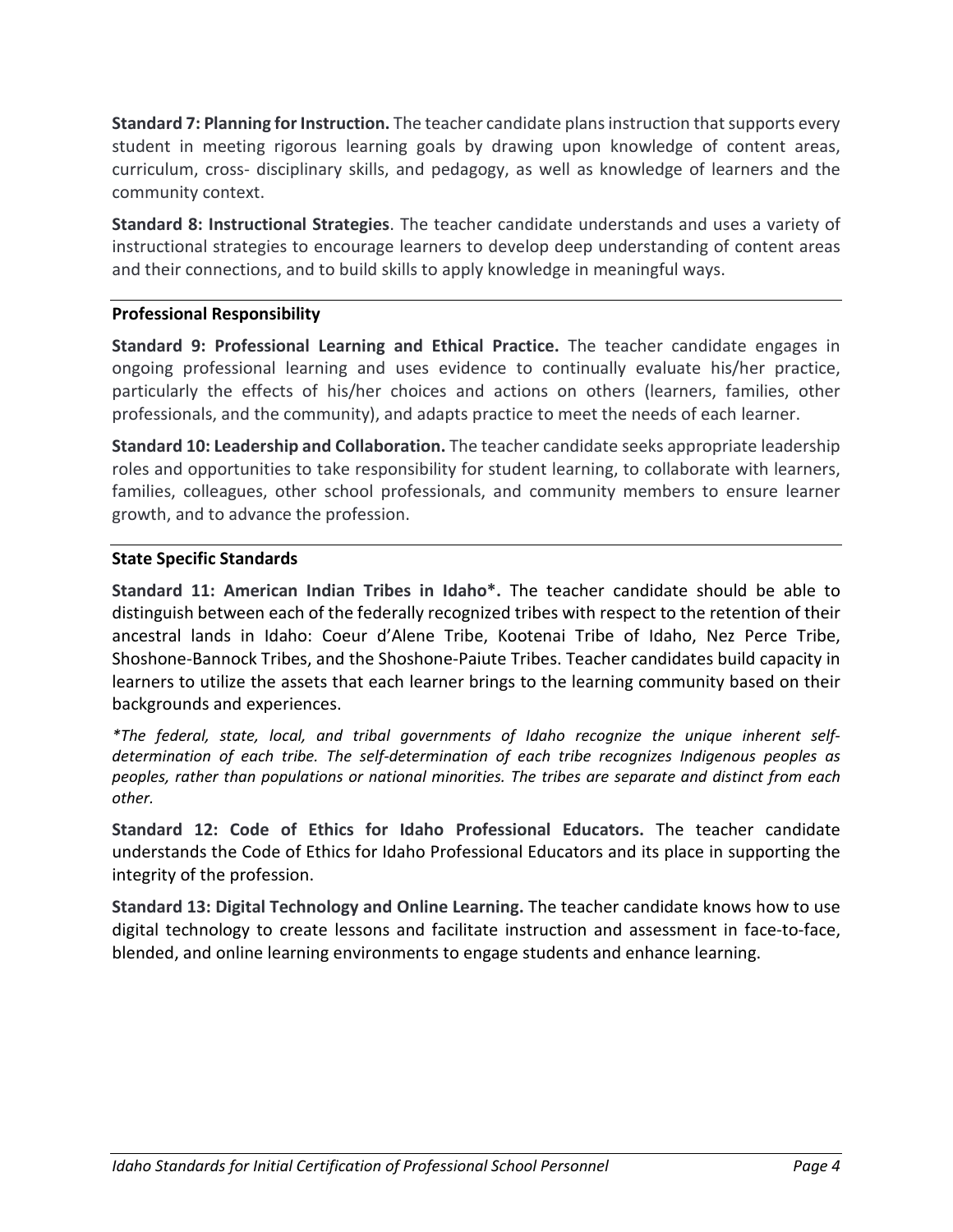### <span id="page-4-0"></span>IDAHO COMPREHENSIVE LITERACY STANDARDS

The Idaho Comprehensive Literacy Standards listed in this section align with the Idaho Comprehensive Literacy Plan adopted by the Idaho State Board of Education in December 2020. All teacher candidates are expected to meet the standards indicated below for their discipline of endorsement areas:

- **Standards 1 and 3** apply only to the following endorsements: All Subjects K-8; Blended Early Childhood Education/Early Childhood Special Education Birth through Grade 3 and Pre-K through Grade 6; Deaf/Hard of Hearing K-12; Early Childhood Special Education Pre-K-3; Early Literacy K-3; Exceptional Child Generalist K-8, 6-12, and K-12; Literacy K-12; Teacher Leader-Literacy; and Blind and Visually Impaired K-12.
- **Standards 2, 4, and 5** apply to all endorsements that can be added to a Standard Instructional Certificate.

**Standard 1: Foundational Literacy Concepts.** The teacher candidate demonstrates knowledge of the following foundational concepts of literacy instruction and their typical developmental progression, oral language, emergent literacy, concepts of print, phonological awareness, alphabetic principle, phonics skills, automatic word recognition, orthographic knowledge, fluency, linguistic development, and English language acquisition. The candidate teaches these concepts using evidence-based practices including systematic, explicit, and multisensory instruction. The teacher candidate understands learners with reading difficulties require codebased explicit, systematic, sequential, and diagnostic instruction with many repetitions.

**Standard 2: Fluency, Vocabulary Development and Comprehension.** The teacher candidate understands: the importance of automatic word recognition, reading fluency, reading comprehension, and motivation to read; the impact of vocabulary knowledge in oral and written language comprehension; and factors that contribute to deep listening and reading comprehension. The candidate demonstrates the ability to analyze the complexity of text structures, utilize a variety of narrative and informational texts from both print and digital sources, and make instruction accessible to all, including English language learners. The teacher candidate demonstrates the ability to apply these components by using evidence-based practices and explicit strategy instruction in all aspects of literacy and/or content area instruction.

**Standard 3: Literacy Assessment Concepts.** The teacher candidate understands formative literacy assessment concepts, strategies, and measures. The candidate knows the basic principles of formal assessment construction and types of assessments including: screening (Idaho Reading Indicator), progress-monitoring, diagnostic, and outcome assessments (Idaho Standards Achievement Test); appropriate uses and administration; and interpretation of results. The candidate understands basic statistical terminology commonly utilized in formal and formative assessment including reliability, validity, criterion, normed, percentile, and percentage. The candidate uses assessment data to inform and design differentiated literacy instruction. In addition, the teacher candidate demonstrates the ability to use appropriate terminology in communicating pertinent assessment data to a variety of stakeholders.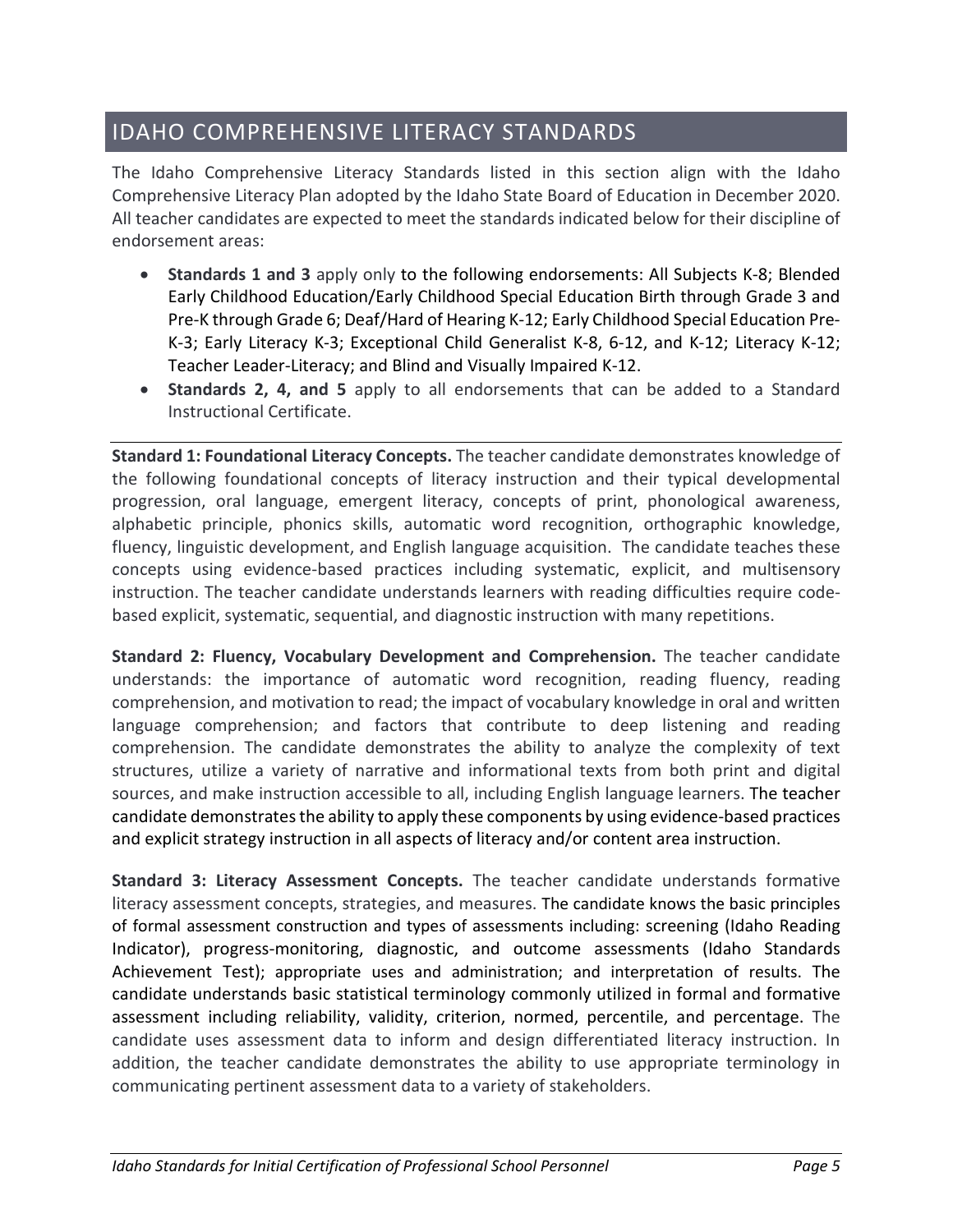**Standard 4: Writing Process.** The teacher candidate understands the benefit of incorporating writing in the content areas. The candidate uses evidence-based practices for teaching developmental spelling and handwriting, written expression, content area writing, and conventions. The candidate understands, models, and provides instruction in the writing process, including pre-writing, drafting, revising, editing, and publishing. The candidate knows how to structure frequent, authentic writing opportunities that encompass a range of tasks, purposes, and audiences. The teacher candidate provides opportunities for written, visual, and oral communication in a variety of formats, including the use of appropriate assistive technology. The candidate understands the components of effective writing, the role of quality rubrics, and how to assess different types of writing in order to provide individualized constructive feedback and support. The teacher candidate incorporates ethical and credible research practices into instruction.

**Standard 5: Diverse Reading & Writing Profiles – Reading & Writing Difficulties:** The teacher candidate understands how reading and writing difficulties vary in presentation and degree. The candidate understands the characteristics of struggling readers and writers, identifies appropriate accommodations, and adapts instruction to meet student needs. The candidate advocates for meeting the needs of struggling readers and writers within the available structure of tiered support. The candidate understands how federal and state laws pertain to learning disabilities, including dyslexia. The teacher candidate understands the (2003) International Dyslexia Association (IDA) definition of dyslexia and recognizes the distinguishing characteristics of dyslexia.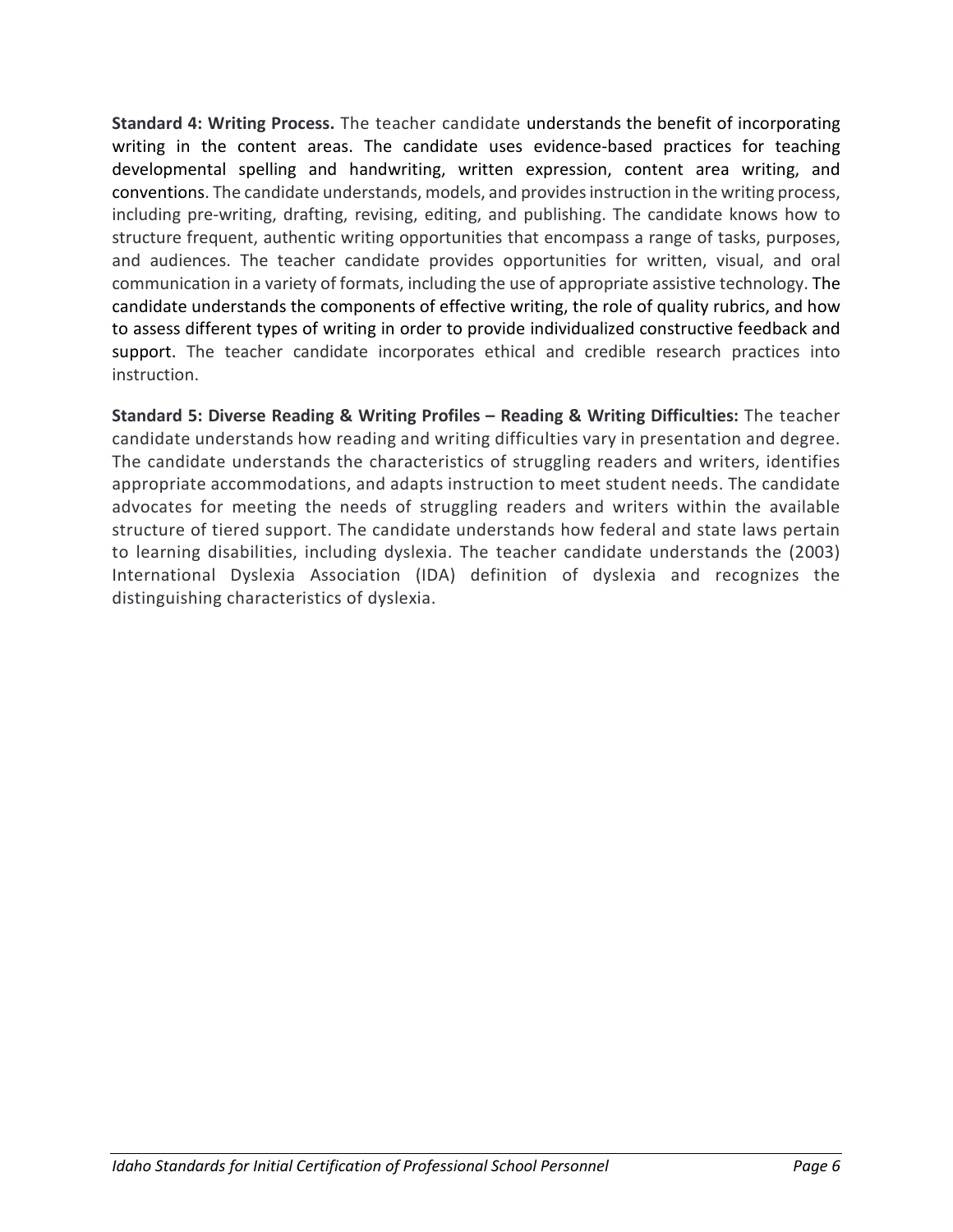### <span id="page-6-0"></span>IDAHO STANDARDS FOR BLENDED EARLY CHILDHOOD EDUCATION/EARLY CHILDHOOD SPECIAL EDUCATION TEACHERS

These standards apply in addition to Idaho Core Teaching Standards.

**Standard 1: Child Development.** The teacher candidate understands the development period of early childhood from birth through age 8, both typical and atypical, across all domains of development, including consideration for children who are medically fragile, special health care needs, or have experienced trauma.

**Standard 2: Embedding Instructional Strategies.** The teacher candidate selects, adapts modifies and uses a repertoire of evidence-based instructional strategies, including universal design for learning and intentional and explicit instruction to embed learning objectives into child initiated, planned, and routine activities in natural and inclusive settings

**Standard 3: Functional Skills.** The teacher candidate understands functional and communication skills that facilitate the child's growing independence and have the ability to differentiate and scaffold supports for acquisition, fluency, maintenance, and generalization.

**Standard 4: Integrated and Meaningful Learning.** The teacher candidate utilizes a foundation of exploration, inquiry, and play to plan learning opportunities that integrate the domains of development and traditional content areas connected to meaningful every day early childhood experiences.

**Standard 5: Authentic Assessment.** Teacher candidate, in collaboration with the child's family, use a variety of methods, including authentic and routine-based assessments, to conduct screening, pre-referral interventions, referral, and eligibility determination to guide educational decisions. Teacher candidate reports assessment results so that they are understandable and useful to families.

**Standard 6: Laws, Rules, and Regulations.** Teacher candidate develops individualized family service plans, early childhood/K-3 individualized education plans, transition plans, early childhood outcomes, and behavior plans in accordance with applicable standards, laws, rules, regulations, and procedural safeguards.

**Standard 7: Assistive Technology.** Teacher candidate designs strategies to facilitate optimal access to low- and high technology tools and assistive technologies across learning environments to promote active and equitable participation in learning activities.

**Standard 8: Coaching and Consultation.** Teacher candidate use coaching or consultation strategies with primary caregivers, paraeducators, or other adults to facilitate positive adult-child interactions and instruction intentionally designed to promote child learning and development.

**Standard 9: Family Partnership.** Teacher candidates understand the impact of family systems and culture on children's development and intentionally partner with families throughout the process of assessment, goal development, intervention, and ongoing evaluation. Families' concerns, priorities, and resources are integrated into individualized plans.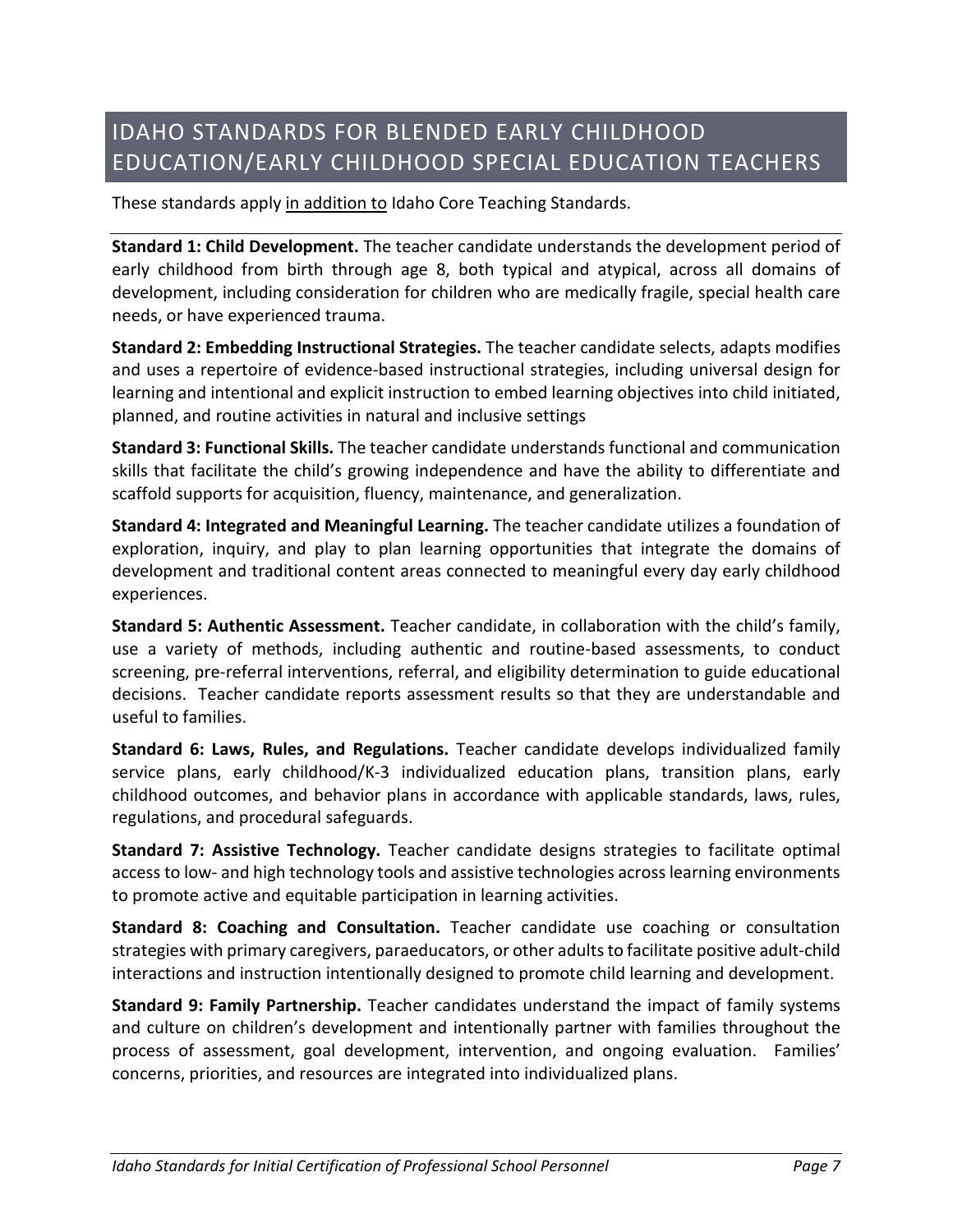### <span id="page-7-0"></span>IDAHO STANDARDS FOR EXCEPTIONAL CHILD EDUCATION **TEACHERS**

These standards apply in addition to Idaho Core Teaching Standards.

**Standard 1: Special Education Law.** The teacher candidate develops individualized education plans, transition plans, and behavior plans in accordance with applicable laws, rules, regulations, and procedural safeguards.

**Standard 2: Specially Designed Instruction.** The teacher candidate selects, adapts, modifies, and uses a repertoire of evidence-based instructional strategies, including universal design for learning to advance learning, self-advocacy, and independence of individuals with exceptionalities.

**Standard 3: Assistive Technology.** The teacher candidate designs strategies to facilitate optimal access to low- and high technology tools and assistive technologies across learning environments to support the communication and learning of individuals with exceptionalities.

**Standard 4: Eligibility Assessment.** The teacher candidate administers, interprets, and explains technically sound eligibility assessments to guide educational decisions for individuals with exceptionalities.

**Standard 5: Support Staff.** The teacher candidate demonstrates knowledge in the guidance and direction to paraeducators and other student support staff.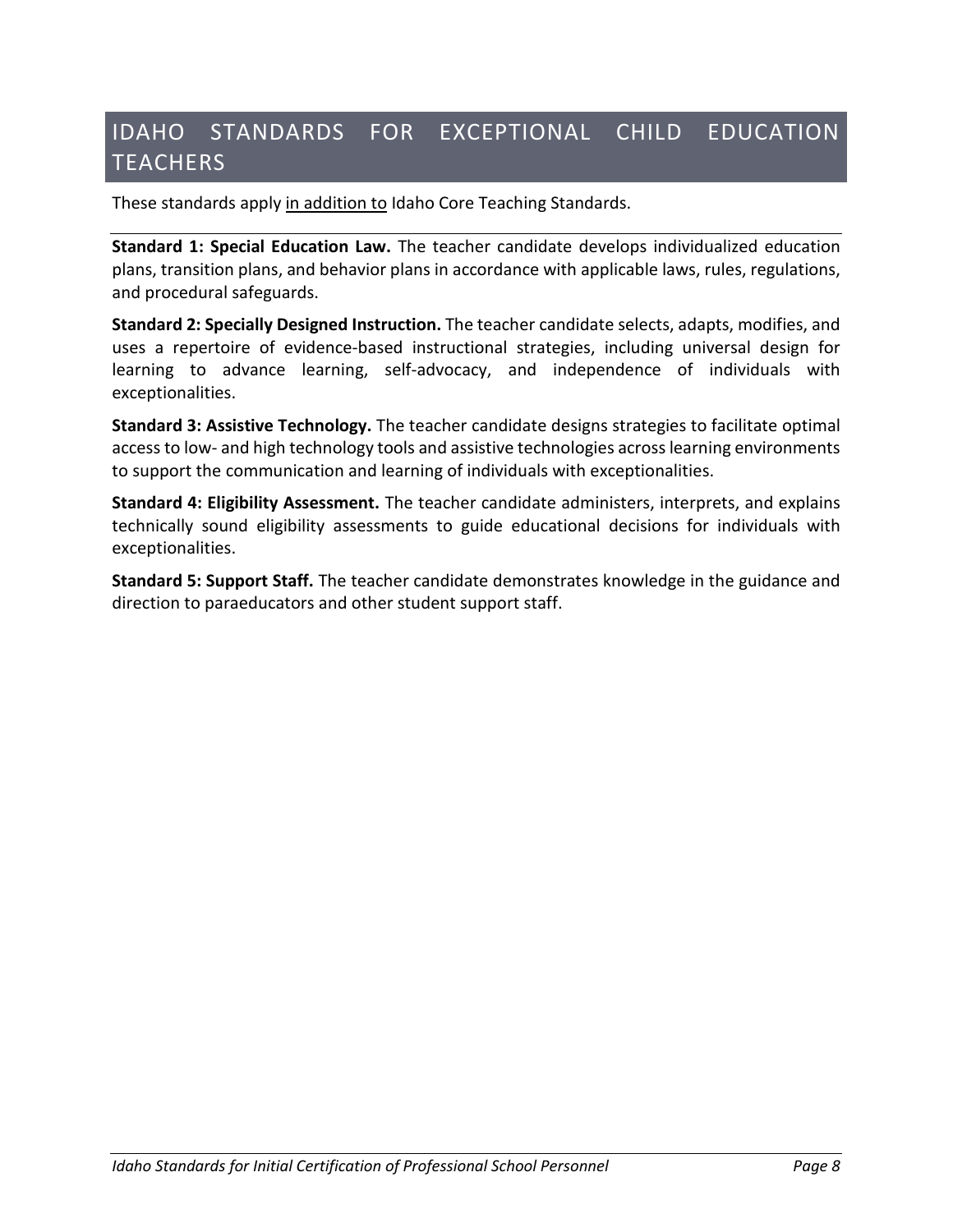### <span id="page-8-0"></span>IDAHO STANDARDS FOR TEACHERS OF THE BLIND AND VISUALLY IMPAIRED

These standards apply in addition to Idaho Core Teaching Standards.

**Standard 1: Special Education Law.** The teacher candidate develops individualized education plans, transition plans, and behavior plans in accordance with applicable laws, rules, regulations, and procedural safeguards.

**Standard 2: Support Staff.** The teacher candidate demonstrates knowledge in the guidance and direction of paraeducators and other student support staff.

**Standard 3: Expanded Core Curriculum.** The teacher candidate understands and is able to affect appropriate instruction regarding the Expanded Core Curriculum (compensatory, orientation and mobility, social interaction, independent living, recreation and leisure, career education, use of assistive technology, sensory efficiency, and self-determination) and how it relates to the student's academic and daily routines.

**Standard 4: Learning Media/Functional Vision Assessments.** The teacher candidate conducts Learning Media and Functional Vision Assessments, including Expanded Core Curriculum components, specifically assistive technology and communication skills (e.g., auditory, tactile, and visual), and is able to effectively explain to parents and other stakeholders how to implement appropriate instructional strategies and accommodations.

**Standard 5: Assistive Technology for Blind/Visually Impaired.** The teacher candidate designs appropriate strategies to facilitate optimal access to low- and high-technology tools and assistive technologies across the learning environments to support the communication and learning of students with visual impairment/blindness and co-occurring impairments.

**Standard 6: Braille Skills.** The teacher candidate demonstrates reading and writing skills in Unified English Braille (UEB), UEB Math, and Nemeth, with knowledge in music and computer Braille codes, and is able to affect appropriate Braille instruction in a variety of settings.

**Standard 7: Educational Access.** The teacher candidate collaborates with stakeholders to make and adapt materials that are appropriate to the specific needs of students and able to identify where to obtain federal, state, and local resources.

Standard 8: Implication of Impairment. The teacher candidate understands a variety of eye conditions and co-occurring impairments, as well as their educational implications, and is able to effectively use the information when completing assessments and collaborating with stakeholders to implement goals, classroom accommodations, and educational programming, including Assistive Technology and Compensatory Skills.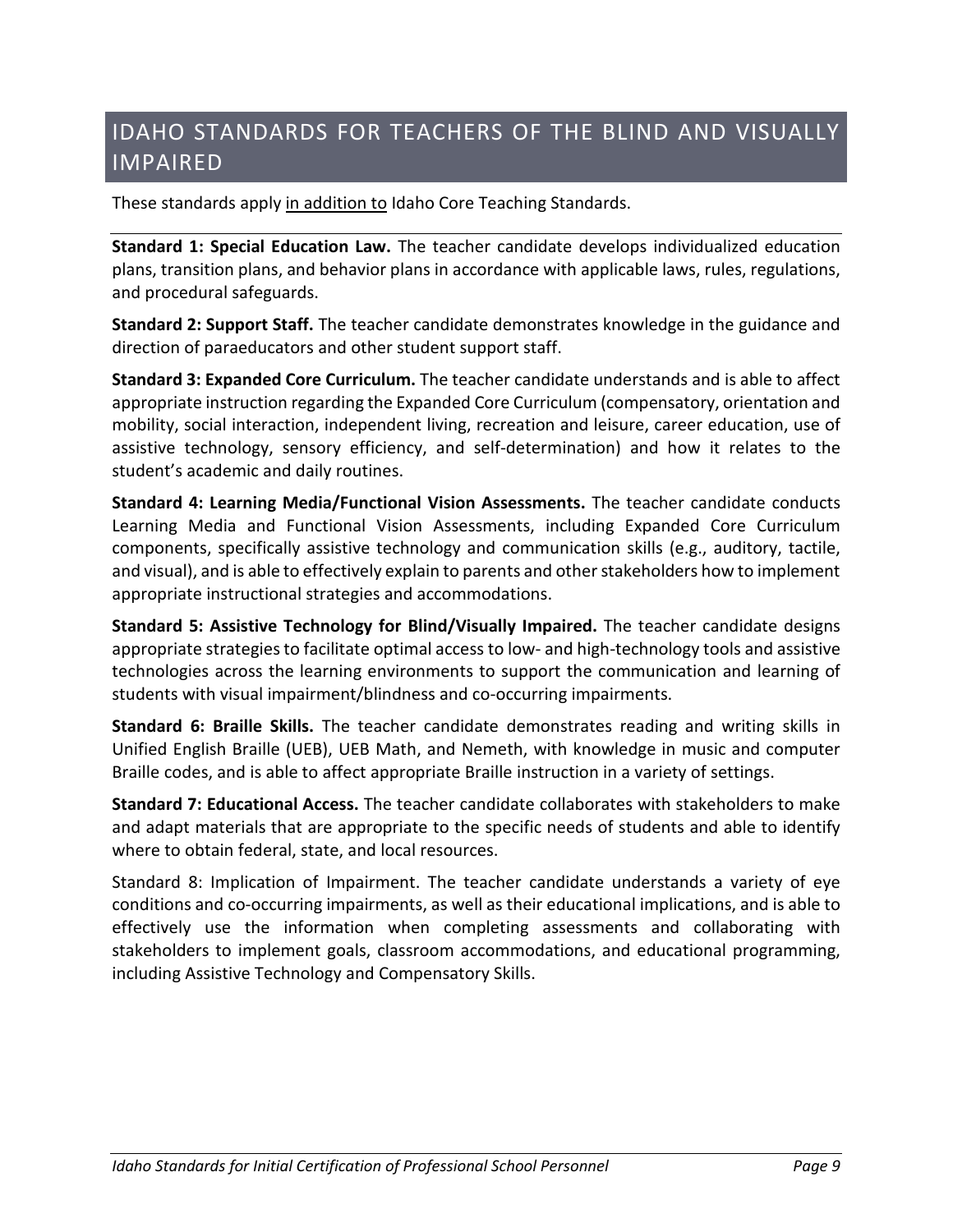### <span id="page-9-0"></span>IDAHO STANDARDS FOR TEACHERS OF THE DEAF/HARD OF **HEARING**

These standards apply in addition to Idaho Core Teaching Standards.

**Standard 1: Special Education Law.** The teacher candidate develops individualized education plans, transition plans, and behavior plans in accordance with applicable laws, rules, regulations, and procedural safeguards.

**Standard 2: Individualized Planning for Instruction.** The teacher candidate selects, adapts, modifies, and uses a repertoire of evidence-based strategies, including universal design for learning, to advance learning, self-advocacy, and independence of individuals with exceptionalities.

**Standard 3: Assistive Technology.** The teacher candidate designs strategies to facilitate optimal access to low- and high technology tools and assistive technologies across learning environments to support the communication and learning of individuals with exceptionalities.

**Standard 4: Eligibility Assessment.** The teacher candidate administers, interprets, and explains technically sound eligibility assessments to guide educational decisions for individuals with exceptionalities.

**Standard 5: Support Staff.** The teacher candidate demonstrates knowledge in the guidance and direction of paraeducators and other student support staff.

**Standard 6: Literacy.** The teacher candidate demonstrates the ability to teach all literacy components using current evidence-based practices to a student with hearing loss.

**Standard 7: Language.** The teacher candidate demonstrates the ability to assess and design data-driven language development goals for a student with hearing loss across the continuum of communication modalities.

**Standard 8: Culture.** The teacher candidate demonstrates how to integrate culturally relevant and sustaining perspectives, philosophies, and models based on the intersectionalities of the culture and education for the education of students who are deaf/hard of hearing and their families.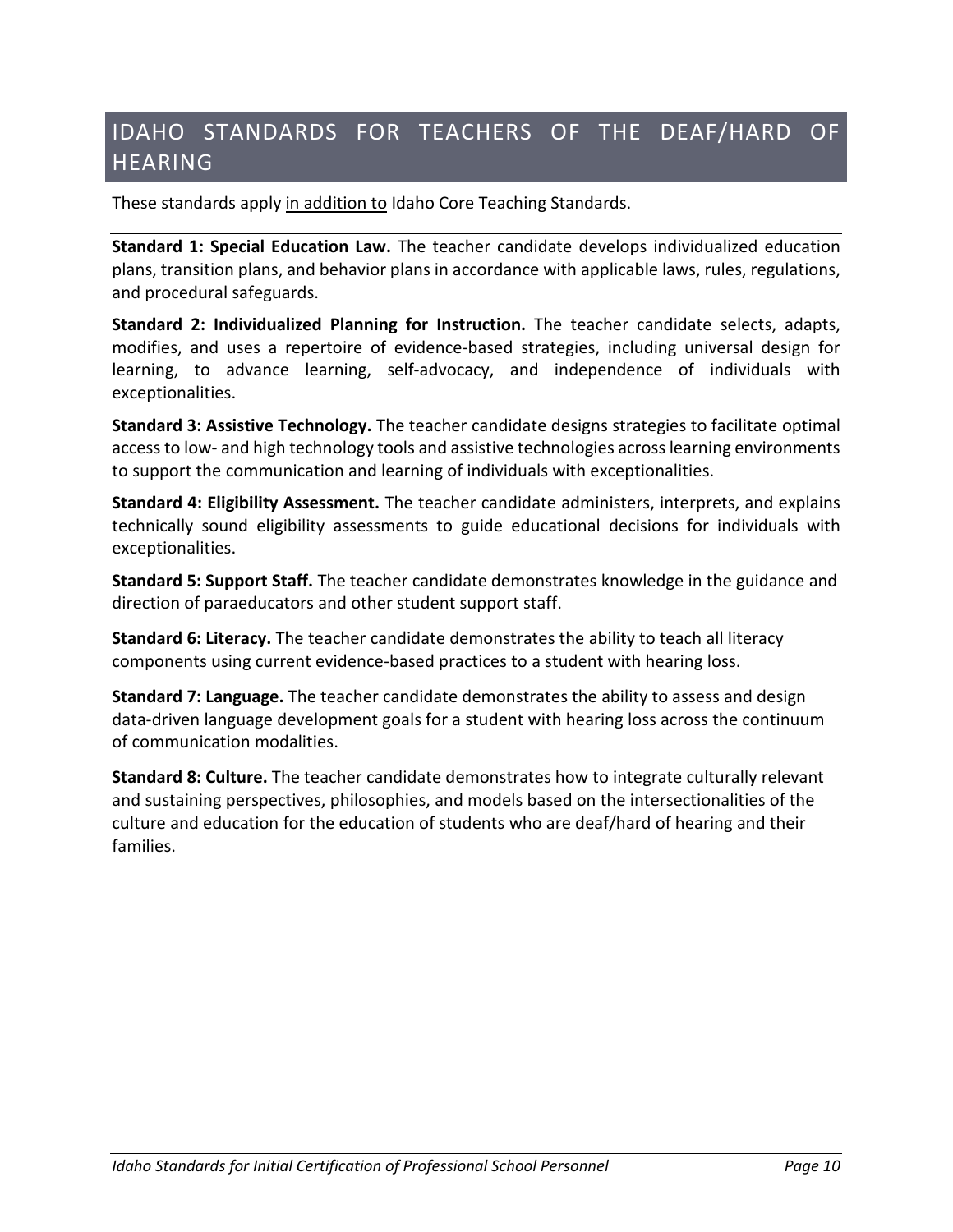### <span id="page-10-0"></span>IDAHO STANDARDS FOR TEACHER LEADERS

**Standard 1: Understanding Adults as Learners to Support Professional Learning.** The teacher leader understands how adults acquire and apply knowledge and uses this information to promote a culture of shared responsibility for school outcomes.

**Standard 2: Accessing and Using Research to Improve Professional Practice.** The teacher leader understands how educational research is used to create new knowledge, support specific policies and practices, improve instructional practice and make inquiry a critical component in teacher learning and school culture; and uses this knowledge to model and facilitate colleagues' use of appropriate research-based strategies and data-driven action plans.

**Standard 3: Supporting Professional Learning.** The teacher leader understands the constantly evolving nature of teaching and learning.

**Standard 4: Facilitating Improvements in Instruction and Student Learning.** The teacher leader demonstrates a deep understanding of the teaching and learning process and uses this knowledge to advance the professional skills of colleagues by being a continuous learner, modeling reflective practice, and working collaboratively with colleagues to ensure instructional practices are aligned to a shared vision, mission and goal.

**Standard 5: Using Assessments and Data for School and District Improvement.** The teacher leader is knowledgeable about current research on assessment methods, designing and/or selecting effective formative and summative assessment practices and use of assessment data to make informed decisions that improve student growth, and state board-approved Idaho Mentor Program Standards; and uses this knowledge to promote appropriate strategies that support continuous and sustainable organizational improvement.

**Standard 6: Improving Outreach and Collaboration with Families and Community.** The teacher leader understands that families, cultures and communities have a significant impact on educational processes and student achievement and uses this knowledge to support frequent and effective outreach with families, community members, business and community leaders, and other stakeholders in the education system.

**Standard 7: Advocating for Students, Community, and the Profession.** The teacher leader understands how educational policy is made at the local, state, and national level as well as the roles of school leaders, boards of education, legislators, and other stakeholders in formulating those policies; and uses this knowledge to advocate for student needs and for practices that support effective teaching and student growth and to serve as an individual of influence and respect within the school, community, and profession.

**Standard 8: Understanding Systems Thinking.** The teacher leader understands systems change processes, organizational change, and the teacher leader's role as a change agent.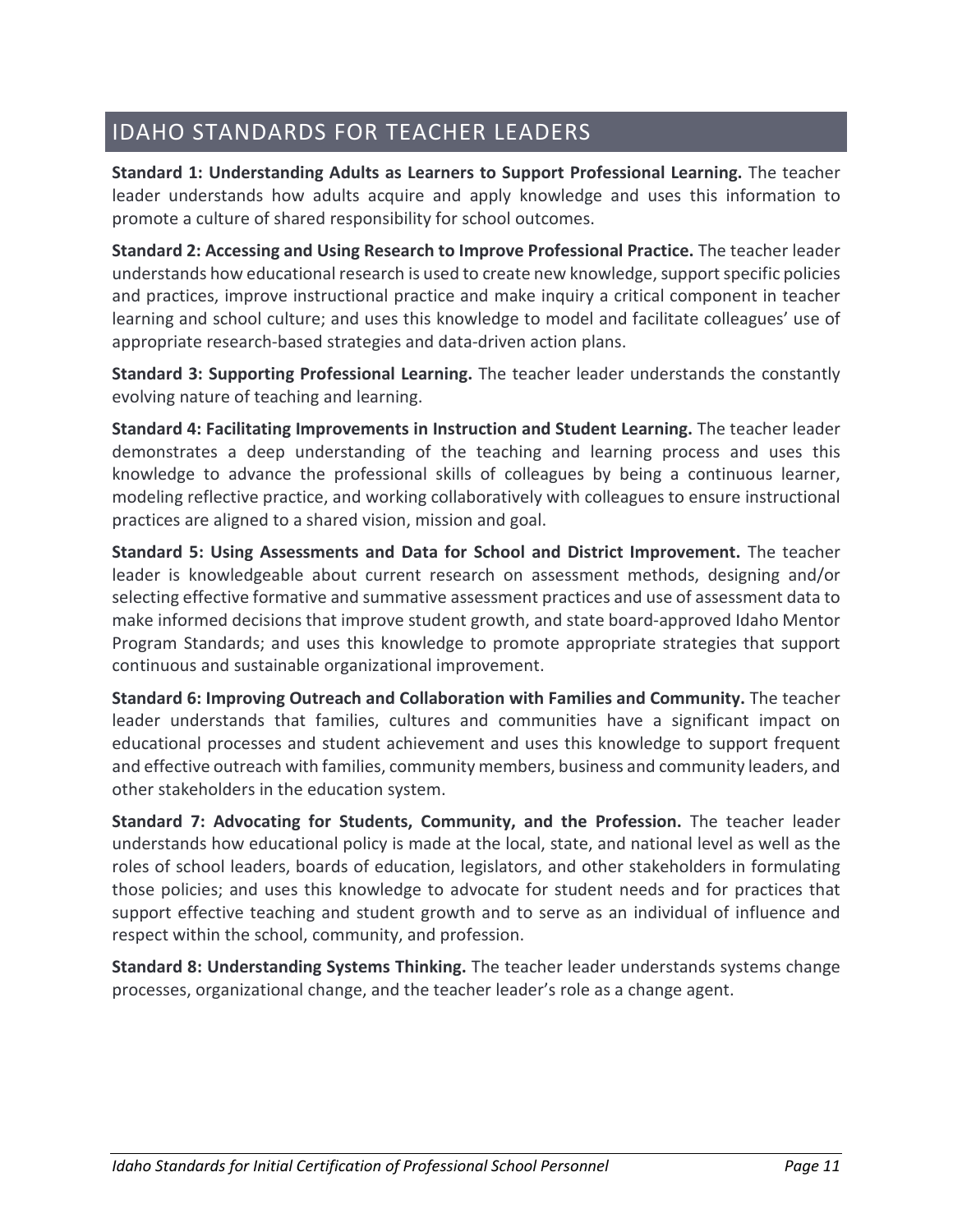### <span id="page-11-0"></span>IDAHO STANDARDS FOR ADMINISTRATORS

All administrator candidates are expected to meet the standards specific to their discipline area(s).

In accordance with Section 33-1207A, Idaho Code, reviews of already approved nonpublic teacher preparation programs shall be limited to substantive alignment with the knowledge or equivalent standards.

#### **EXAMPLE**

Standard 2: Ethics and Professional Norms - The school principal candidate acts ethically, legally, and with fiscal responsibility in accordance with professional norms and the Code of Ethics for Idaho Professional Educators to promote the academic success and well-being of all students.

The nonpublic teacher preparation program review of School Principal Standard 2 shall be limited to verification that the candidate **knows how** they can act ethically, legally, and with fiscal responsibility in accordance with professional norms and the Code of Ethics for Idaho Professional Educators to promote the academic success and well-being of students.

#### <span id="page-11-1"></span>IDAHO STANDARDS FOR SCHOOL PRINCIPALS

**Standard 1: Mission, Vision, and Beliefs.** The school principal candidate demonstrates knowledge of how to develop, advocate, and enact a shared mission, vision, and beliefs of highquality education and academic success, college and career readiness, and well-being of all students.

**Standard 2: Ethics and Professional Norms.** The school principal candidate acts ethically, legally, and with fiscal responsibility in accordance with professional norms and the Code of Ethics for Idaho Professional Educators to promote the academic success and well-being of all students.

**Standard 3: Equity and Cultural Responsiveness.** The school principal candidate strivesfor equity of educational opportunity and models culturally responsive practices to promote the academic success and well-being of all students.

**Standard 4: Curriculum, Instruction, and Assessment.** The school principal candidate demonstrates how to develop and support intellectually rigorous and coherent systems of curriculum, instruction, and assessment to promote the academic success and well-being of all students.

**Standard 5: Community of Care and Support for Students.** The school principal candidate demonstrates knowledge of how to cultivate an inclusive, caring, and supportive school community that promotes the academic success and well-being of all students.

**Standard 6: Professional Capacity of School Personnel.** The school principal candidate develops the individual professional capacity and practice of school personnel to promote the academic success and well-being of all students.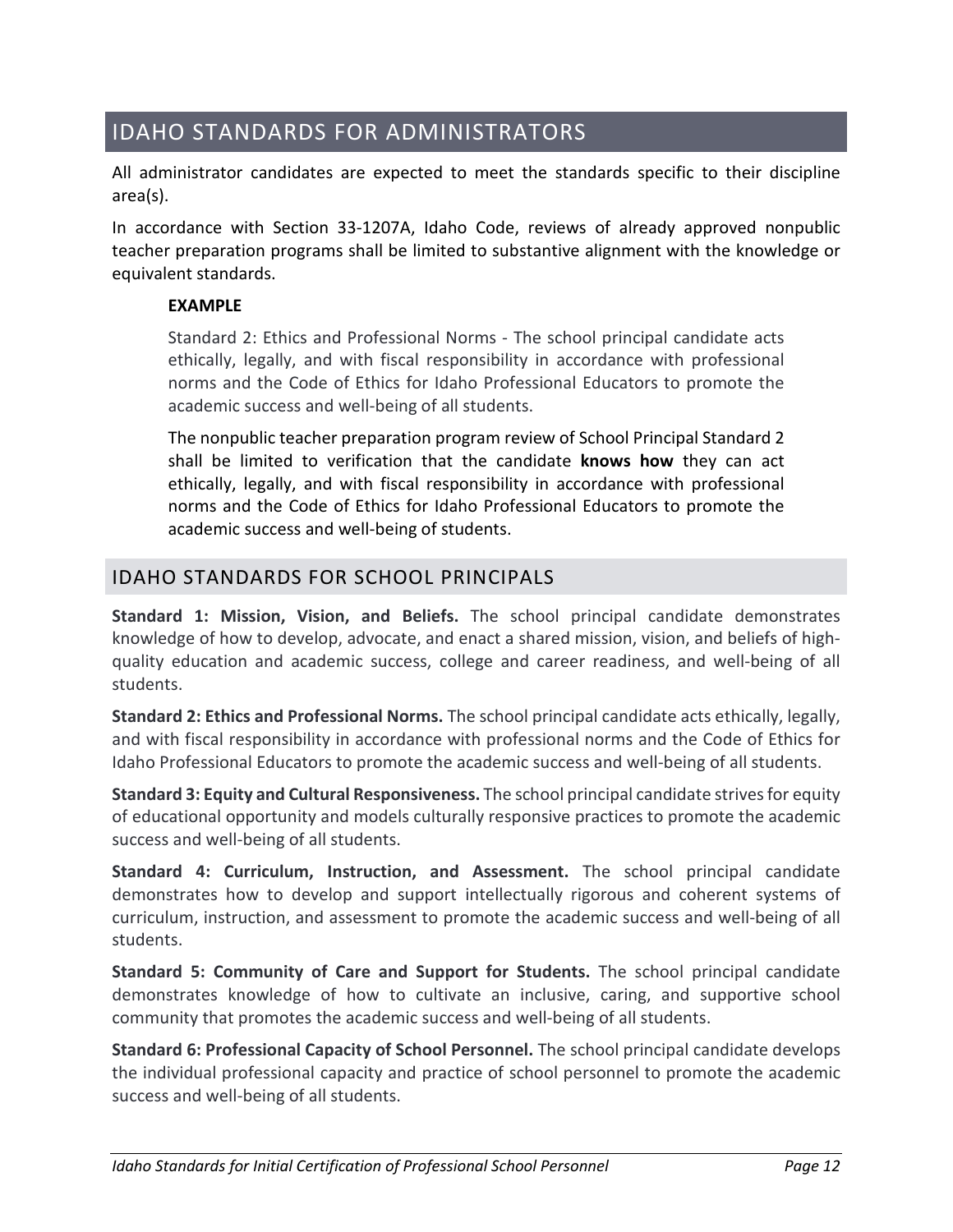**Standard 7: Professional Community for Teachers.** The school principal candidate demonstrates knowledge of how to foster a professional community of teachers and other professional staff to promote the academic success and well-being of all students.

**Standard 8: Meaningful Engagement of Families and Community.** The school principal candidate engagesfamilies and the community in meaningful, reciprocal, and mutually beneficial ways to promote the academic success and well-being of all students.

**Standard 9: Operations and Management.** The school principal candidate demonstrates knowledge of how to manage school operations and resources to promote the academic success and well-being of all students.

**Standard 10: Continuous School Improvement.** The school principal candidate demonstrates knowledge of the use of data to create a continuous school improvement plan to promote the academic success and well-being of all students.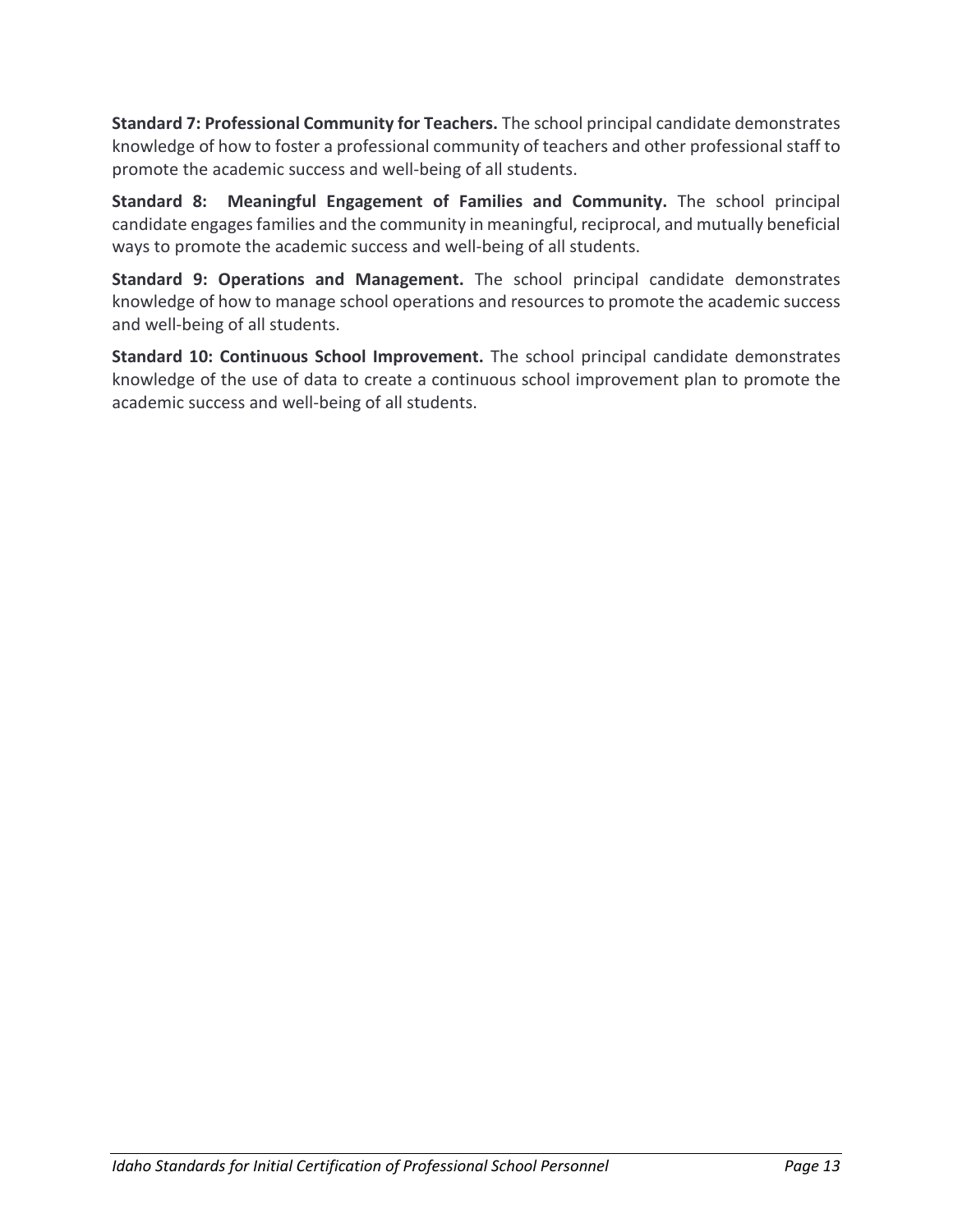#### <span id="page-13-0"></span>IDAHO STANDARDS FOR SUPERINTENDENTS

In addition to the standards listed here, superintendents must also meet the Idaho Standards for School Principals.

**Standard 1: Mission, Vision, and Beliefs.** The superintendent candidate engages the school community to develop, advocate, and enact a shared mission, vision, and the beliefs for highquality education and academic success for all students.

**Standard 2: Ethics and Professionalism.** The superintendent candidate acts ethically, legally, and with fiscal responsibility in accordance with professional norms and the Code of Ethics for Idaho Professional Educators.

**Standard 3: Equity and Cultural Responsiveness.** The superintendent candidate strivesfor equity of educational opportunity and models and promotes a respectful and inclusive attitude for diversity within the school district and larger communities.

**Standard 4: High Expectations for Student Success.** The superintendent candidate sets high expectations for all students and cultivates the conditions for student learning.

**Standard 5: High Expectations for Professional Practice.** The superintendent candidate develops the individual professional capacity and practice of school district personnel to promote the academic success and well-being of all students.

**Standard 6: Advocacy and Communications.** The superintendent candidate engages with school district personnel and the community in meaningful, reciprocal, and mutually beneficial ways to promote student success.

**Standard 7: Operations and Management.** The superintendent candidate demonstrates knowledge of how to manage school district operations and monetary and non-monetary resources to promote system success.

**Standard 8: Continuous Improvement.** The superintendent candidate engages in a process of continuous improvement to ensure student success.

**Standard 9: Governance.** The superintendent candidate understands how to facilitate processes and activities to establish and maintain an effective and efficient governance structure for school districts.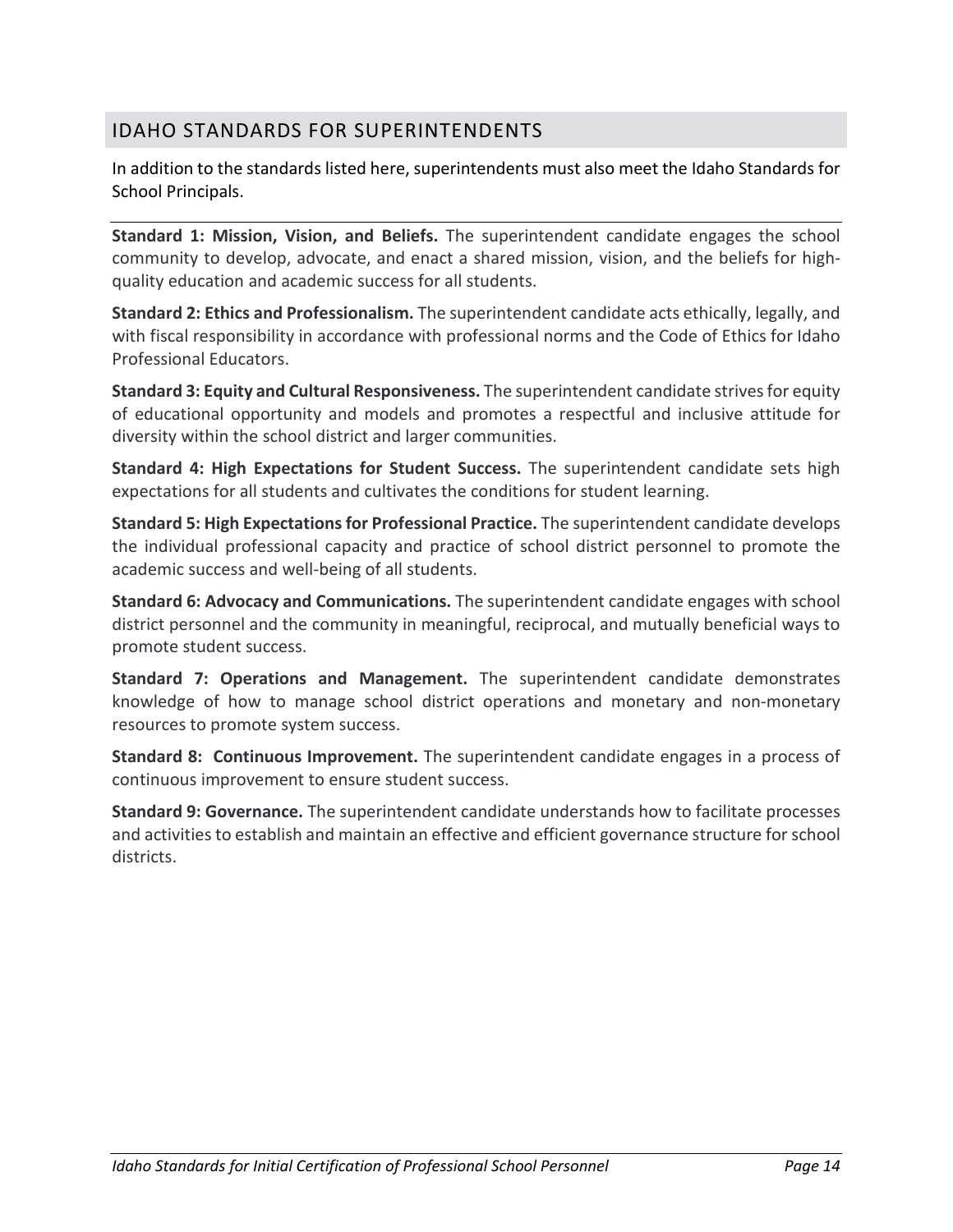#### <span id="page-14-0"></span>IDAHO STANDARDS FOR DIRECTORS OF SPECIAL EDUCATION

**Standard 1: Mission, Vision, and Beliefs.** The special education director candidate demonstrates knowledge of how to develop, advocate, and enact a shared mission, vision, and beliefs of highquality education and academic success, college and career readiness, and well-being of all students.

**Standard 2: Ethics and Professional Norms.** The special education director candidate acts ethically, legally, and with fiscal responsibility in accordance with professional norms and the Code of Ethics for Idaho Professional Educators to promote the academic success and well-being of all students.

**Standard 3: Equity and Cultural Responsiveness.** The special education director candidate strives for equity of educational opportunity and models culturally responsive practices to promote the academic success and well-being of all students.

**Standard 4: Curriculum, Instruction, and Assessment.** The special education director candidate demonstrates how to develop and support intellectually rigorous and coherent systems of curriculum, instruction, and assessment to promote the academic success and well-being of all students.

**Standard 5: Community of Care and Support for Students.** The special education director candidate demonstrates knowledge of how to cultivate an inclusive, caring, and supportive school district community that promotes the academic success and well-being of all students.

**Standard 6: Professional Capacity of District and School Personnel.** The special education director candidate develops the professional capacity and practice of school district personnel to promote the academic success and well-being of each student.

**Standard 7: Professional Community for Teachers.** The special education director candidate demonstrates knowledge of how to foster a professional community of teachers and other professional staff to promote the academic success and well-being of each student.

**Standard 8: Meaningful Engagement of Families and Community.** The special education director candidate engages families and the community in meaningful, reciprocal, and mutually beneficial ways to promote the academic success and well-being of each student.

**Standard 9: Operations and Management.** The special education director candidate demonstrates knowledge of how to manages school district operations and resources to promote the academic success and well-being of each student.

**Standard 10: Continuous School and District Improvement.** The special education director candidate demonstrates knowledge of the use of data to create a continuous school improvement plan to promote the academic success and well-being of each student.